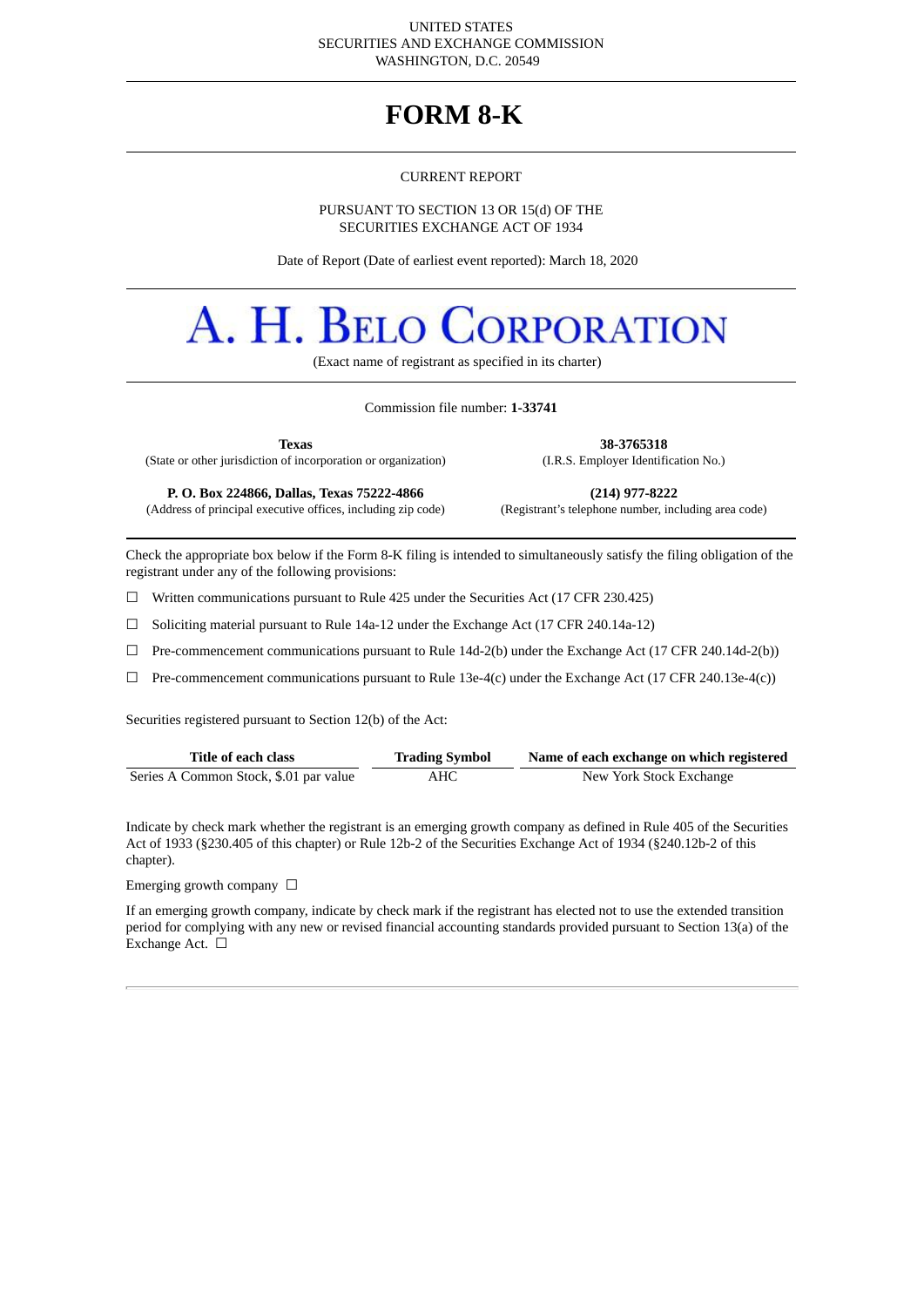#### **Item 2.02. Results of Operations and Financial Condition.**

On March 18, 2020, A. H. Belo Corporation (the "Company") (1) announced the filing of its amended annual report for the year ended December 31, 2018 on a Form 10-K/A with the Securities and Exchange Commission; (2) provided an update on the finalization of, and currently expected filing dates for, its 2019 amended first and second quarter Forms 10-Q/A, third quarter 2019 Form 10-Q, and 2019 Form 10-K; (3) provided information on the non-cash impairment charges for the 2018 fiscal year and the third quarter of 2019; and (4) announced expected total revenue and total expense for the 2019 fiscal year, as well as its fiscal year end cash balance and debt levels. A copy of the announcement press release is furnished with this report as Exhibit 99.1.

# **Item 7.01. Regulation FD Disclosure.**

Previously, on November 20, 2019, the Company issued a press release announcing the late filing of its quarterly report on Form 10-Q for the quarter ended September 30, 2019, and its plan to amend its Annual Report on Form 10-K for the fiscal year ended December 31, 2018 and its Quarterly Reports on Form 10-Q for the quarters ended March 31, 2019 and June 30, 2019. A copy of that press release was attached as Exhibit 99.1 to the Company's Current Report on Form 8-K filed on November 20, 2019. In a press release dated January 28, 2020, the Company issued an update on its progress in completing the work associated with these filings. A copy of that press release was attached as Exhibit 99.1 to the Company's Current Report on Form 8-K filed on January 28, 2020. On March 16, 2020, the Company disclosed in a Form 8-K that it was availing itself of the 45-day extension to file its 2019 Form 10-K pursuant to the Securities and Exchange Commission's March 4, 2020 order permitting certain exemptions and extensions for COVID-19 related delays.

In a press release dated March 18, 2020, the Company announced (1) the filing of the 2018 Form 10-K/A; (2) the currently expected filing dates for the 2019 amended first and second quarter Forms 10-Q/A, the third quarter 2019 Form 10-Q, and the 2019 Form 10-K; (3) the non-cash impairment charges for the 2018 fiscal year and the third quarter of 2019; and (4) the expected total revenue and total expense for the 2019 fiscal year, as well as its fiscal year end cash balance and debt levels.

# **Item 9.01. Financial Statements and Exhibits.**

(d) *Exhibits*.

99.1 Press Release issued by A. H. Belo Corporation on March 18, 2020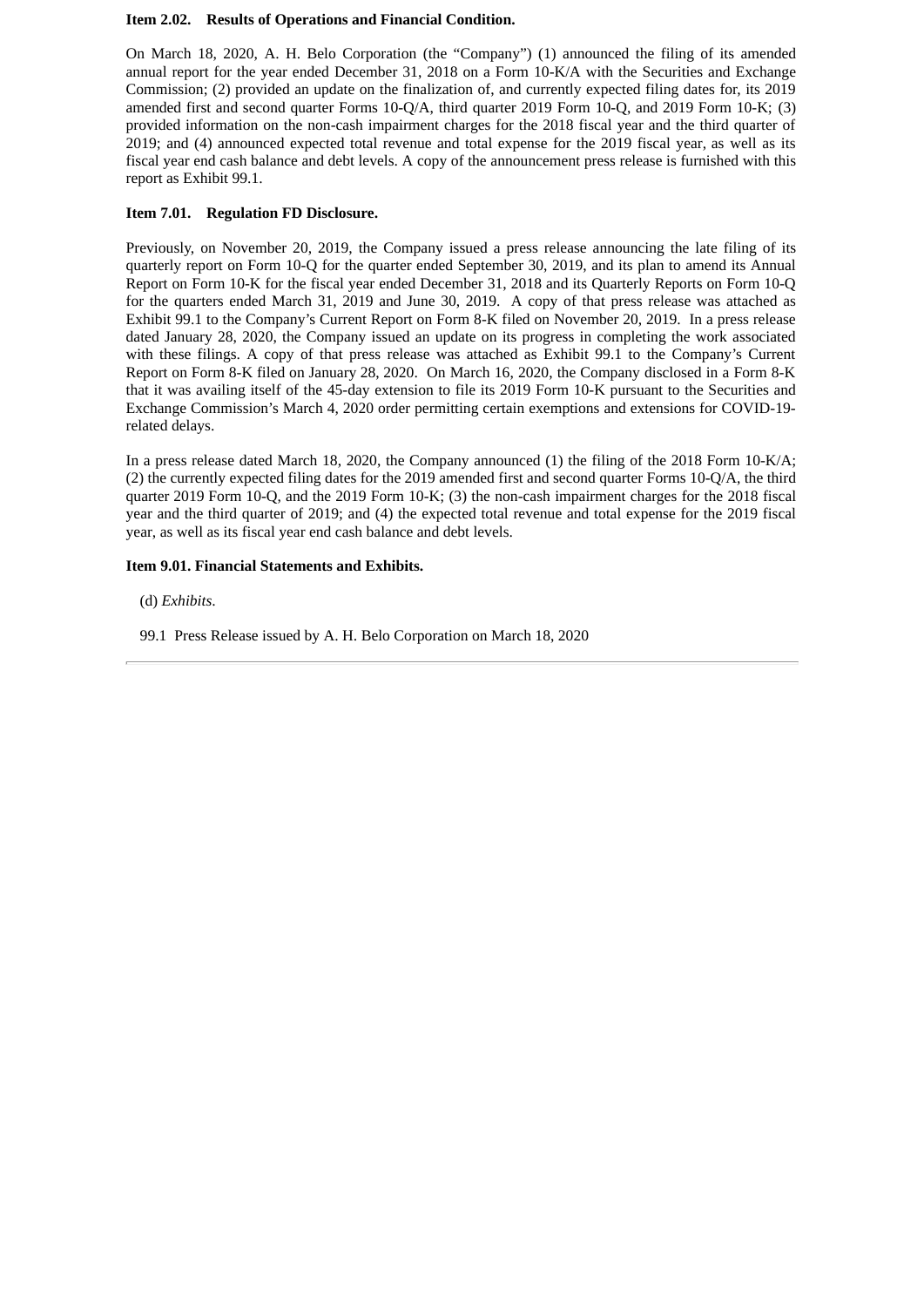# **SIGNATURE**

Pursuant to the requirements of the Securities Exchange Act of 1934, the Registrant has duly caused this report to be signed on its behalf by the undersigned thereunto duly authorized.

#### Date: March 18, 2020 A. H. BELO CORPORATION

By: /s/ Katy Murray

Katy Murray Senior Vice President/Chief Financial Officer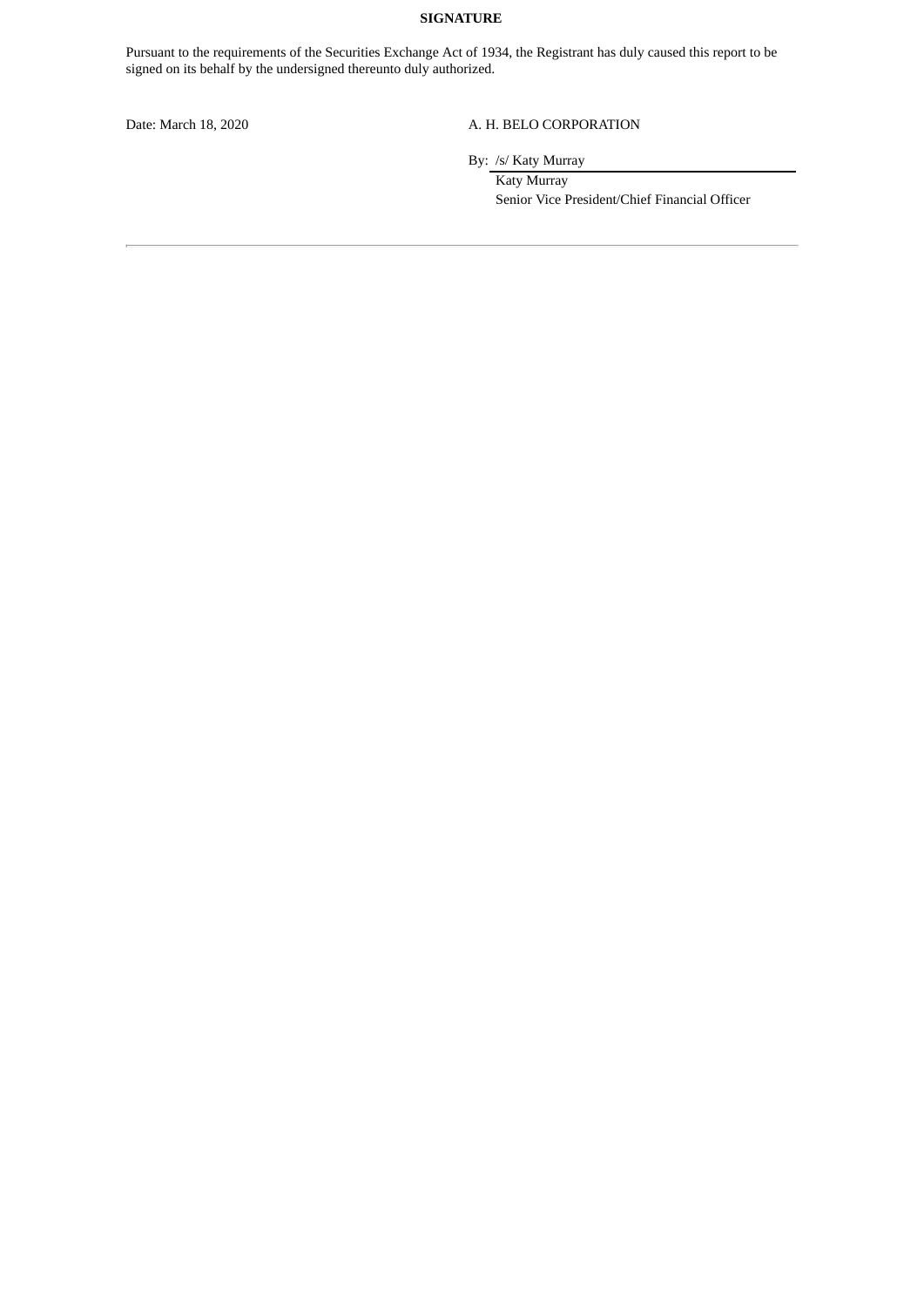# **EXHIBIT INDEX**

Exhibit No. 99.1 Press Release issued by A. H. Belo [Corporation](#page-4-0) on March 18, 2020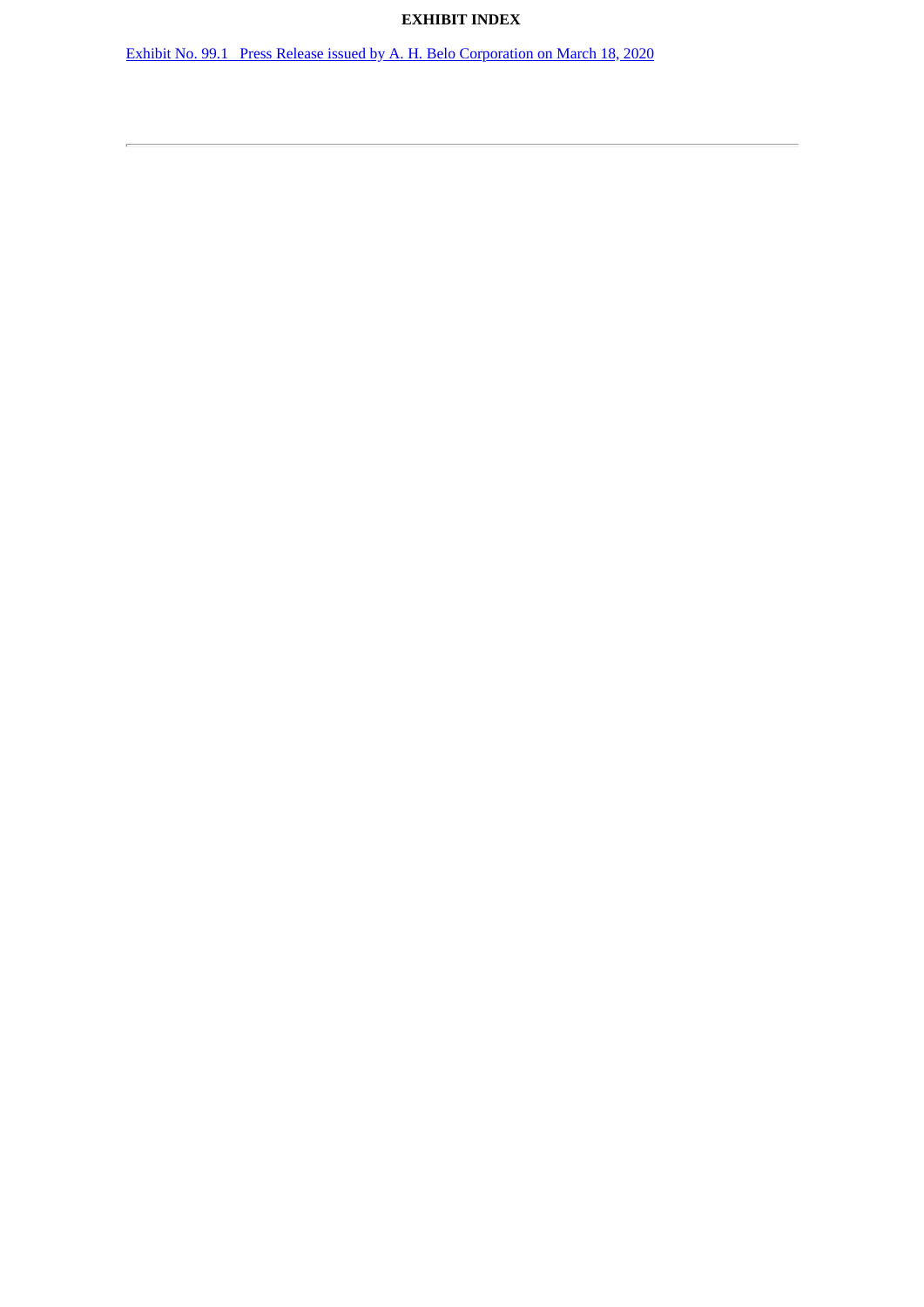**Exhibit 99.1**

# A. H. BELO CORPORATION

# **A. H. Belo Corporation Announces Filing of Its 2018 Form 10-K/A**

<span id="page-4-0"></span>**DALLAS –** A. H. Belo Corporation (NYSE: AHC) announced today that its amended annual report for the fiscal year ended December 31, 2018 was filed on a Form 10-K/A with the Securities and Exchange Commission. In November 2019, the Company announced that it was reevaluating the timing of the Company's impairment of assets related to its marketing services segment and the calculation of its income tax valuation allowance, both of which are non-cash items. The Company previously disclosed that the goodwill and long-lived impairment was expected to be in the range of \$15 million to \$19 million. The Form 10-K/A filed today for the Company's fiscal year 2018 reflects a non-cash, asset impairment charge of \$16.9 million, non-cash tax expense of \$2.3 million, and an updated evaluation of disclosure controls and procedures and management report on effectiveness of internal control over financial reporting included in Item 9A.

Katy Murray, senior vice president and Chief Financial Officer, said, "We are pleased to have the 2018 Form 10-K/A filing completed. This has been an extended process and we look forward to updating our shareholders on the progress the Company made in 2019. In addition to the \$16.9 million non-cash goodwill and long-lived asset impairment charge recorded at December 31, 2018, the Company expects to record an additional \$1.6 million non-cash goodwill impairment charge in the third quarter of 2019, bringing the total of all non-cash impairment charges to \$18.5 million. We are continuing to finalize the amended first and second quarter 2019 Forms 10-Q/A and third quarter 2019 Form 10-Q, and we currently expect the 2019 first and second quarter amended reports to be on file by the middle of April and the 2019 third quarter report to be on file within the six-month cure period provided for under New York Stock Exchange rules. On March 16, 2020, the Company availed itself of a 45-day extension to file its 2019 Form 10-K based on the Securities and Exchange Commission's March 4, 2020 order permitting certain exemptions and extensions for COVID-19-related delays. The Company's 2019 Form 10-K is now due April 30, 2019, and is eligible for an additional 15-day extension.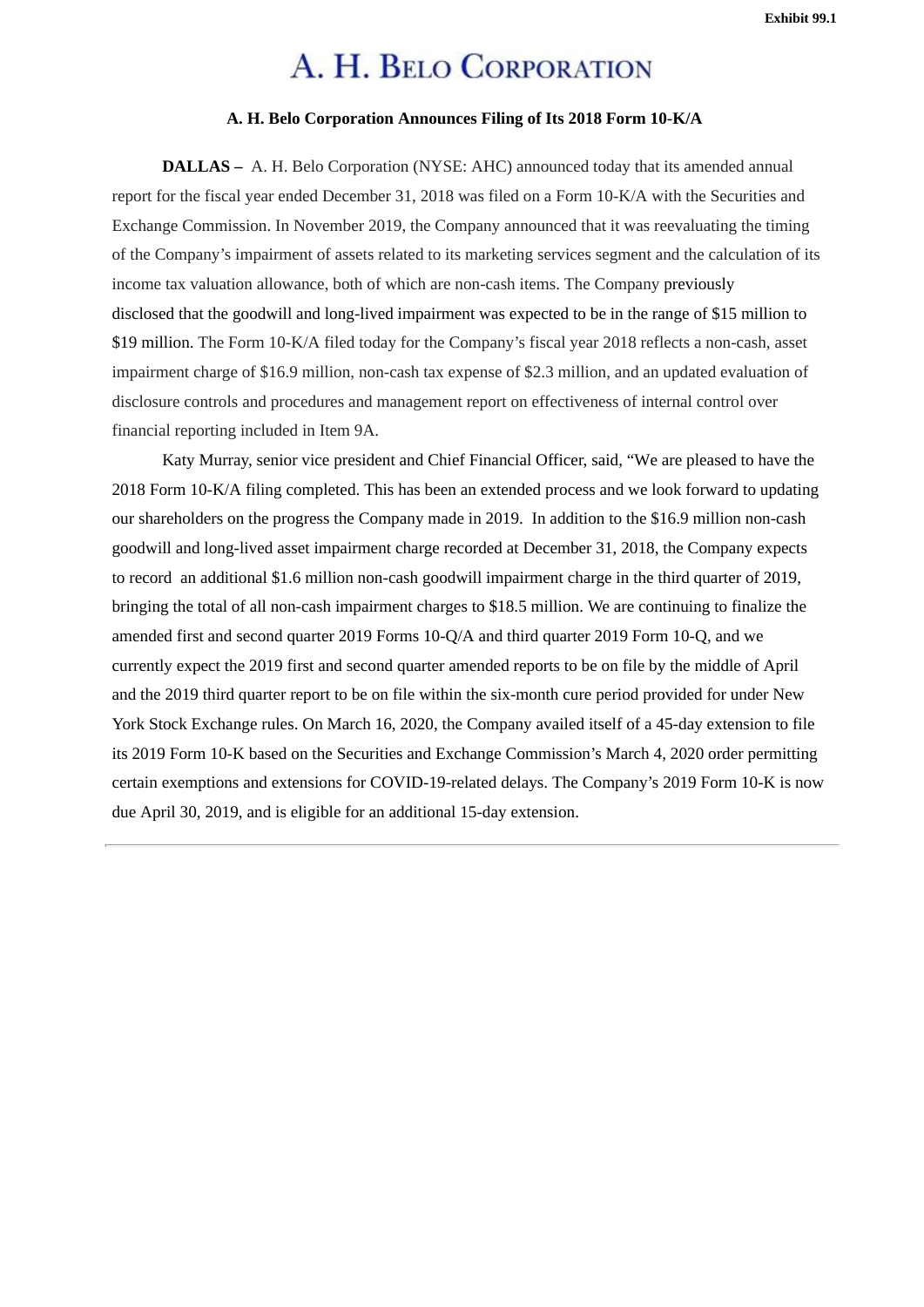#### **A. H. Belo Corporation Announces Filing of Its 2018 Form 10-K/A March 18, 2020 Page 2**

"Management is pleased with the Company's financial performance in 2019. We ended the year with \$48.6 million of cash and no debt. While we are still finalizing the 2019 audit, we expect to report total revenue of approximately \$184.0 million and total net expense of approximately \$173.0 million. The net expense of \$173.0 million includes the gain of \$25.0 million from the sale of the Company's former headquarters. After we file the 2019 Form 10-K, we will be scheduling an investor conference call and we look forward to discussing the progress the Company has made over the last eight months."

Robert W. Decherd, chairman, president and Chief Executive Officer, said, "The restatement process has made it impossible to update our shareholders about the Company's progress since our investor call last July. Nonetheless, we are forging ahead in building *The Dallas Morning News'* digital subscriber base while maintaining a strong bond with the newspaper's legacy print audiences. *The News'* editorial products and content offerings continue to be exceptional, and are unduplicated in the North Texas marketplace. In a time of uncertainty, *The News* is looked upon as the most reliable source of local and regional news and information. This franchise, and its related brand, has value over the long-term. The Board is committed to investing in this strategy and I believe this confidence will result in positive outcomes over the intermediate to long-term. While the transition to being a local and regional digital media company is difficult, few metropolitan newspapers in America have the chance to realize this ambition."